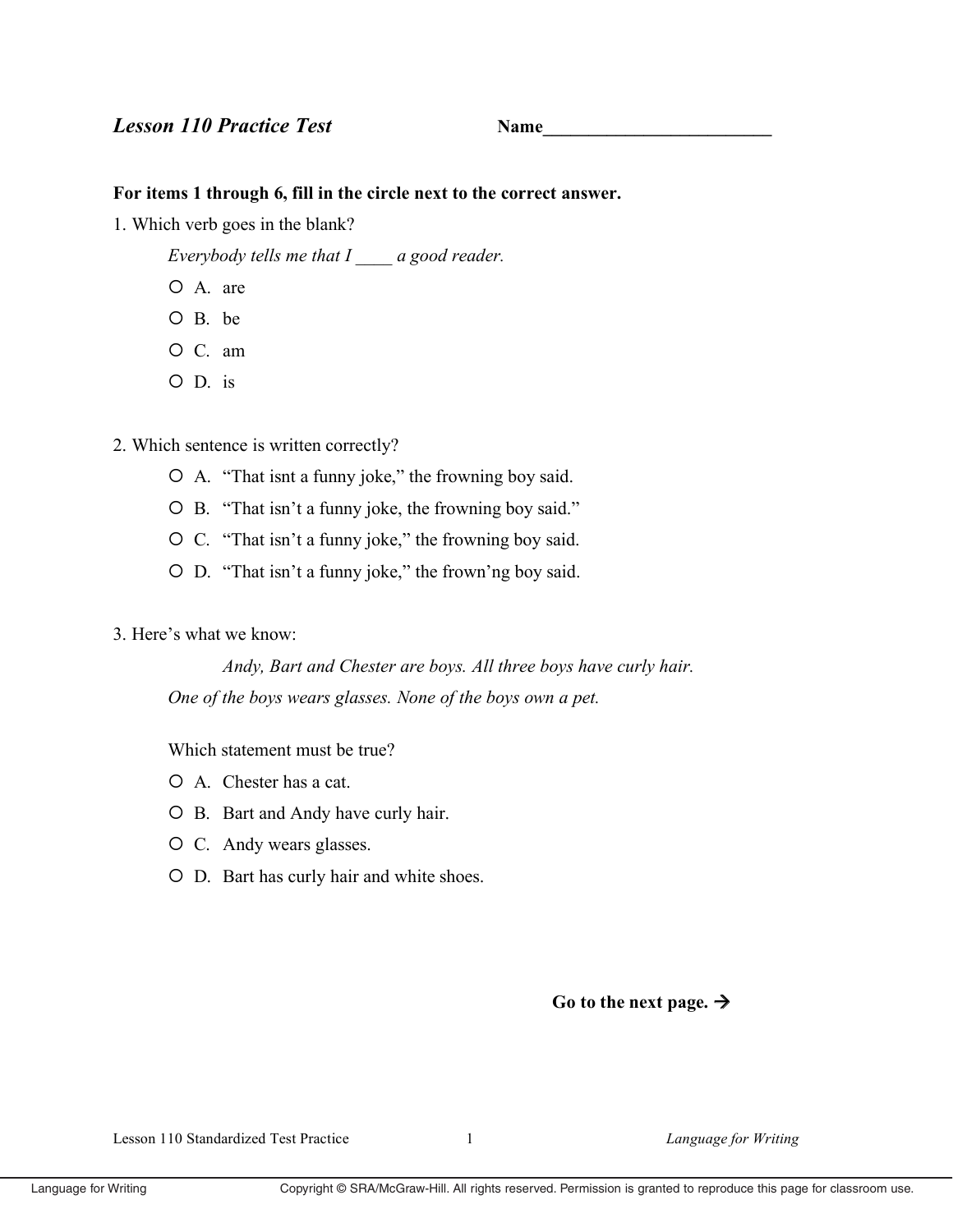- 4. Here are the first two steps for making a ham and cheese sandwich:
	- 1. *Take out two pieces of bread.*
	- 2. *Put ham on one piece of bread.*

What is the next step?

- � A. Take out two pieces of bread.
- $O$  B. Put the two pieces of bread together.
- � C. Put ham on one piece of bread.
- � D. Put cheese on the other piece of bread.
- 5. Here are two lists of phone numbers:

| List A         | List B |                       |
|----------------|--------|-----------------------|
| James 542-5923 |        | James 542-5923        |
| Janis 579-1020 |        | <i>Janis</i> 579-1020 |
| Jesse 524-4679 |        | Jesse 524-4679        |
| $Joe 586-4636$ |        | <i>Joe</i> 568-4636   |

Whose phone number is different in List B?

- O A. Jesse's
- O B. Janis's
- O C. James's
- O D. Joe's

6. Here's what we know:

*Cozy, Nuzzle and Billy are goats. All three goats have long ears. Two of the goats have beards. One of the goats is white.*

Which statement must be true?

- � A. Cozy has a beard.
- � B. Nuzzle is white.
- � C. Billy and Cozy have long ears.
- � D. The white goat has a beard.

## Go to the next page.  $\rightarrow$

Lesson 110 Standardized Test Practice 2 *Language for Writing*